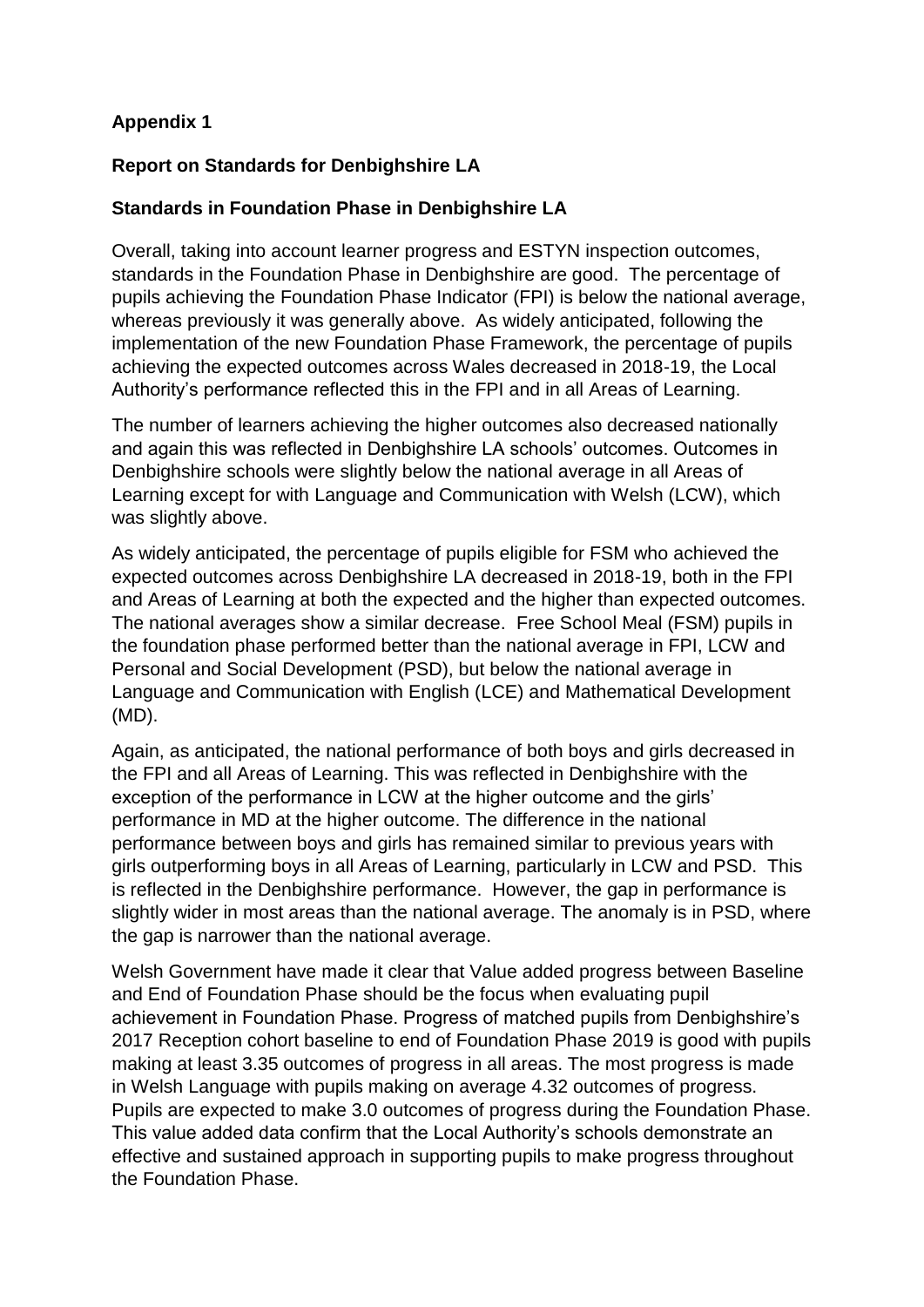Emerging Questions

- Why are Foundation Phase outcomes lower in all AoL, except LCW at the higher outcome, over the past two years?
- Why have FSM pupils' outcomes decreased in all AoL?
- Why has the gender gap in Denbighshire increased in all AOL except PSD at the expected level?
- Is end of Foundation Phase assessment accurate and robust in Denbighshire schools?
- Is baseline assessment accurate and robust in Denbighshire schools?

# **Standards in Key Stage 2 in Denbighshire LA**

Overall, taking into account learner progress and ESTYN inspection outcomes, standards in Denbighshire schools at Key Stage 2 are good.

The percentage of pupils achieving the Core Subject Indicator (CSI) is below the national average. Over the last four years, this has been a fluctuating picture. The 2019 cohort performed below the national average in all core subjects, except Welsh Language. Standards of attainment in Welsh second language is below the regional average. No National average is currently available for Welsh second language.

Performance of Denbighshire schools at the higher levels reflected performance at the expected levels, all below the national average except Welsh Language.

The percentage of pupils eligible for FSM who achieved the expected outcomes across Denbighshire LA decreased in 2019, both in the CSI and in all core subjects. This was a significant decrease in Welsh Language. The performance of the FSM pupils was below the national average for all subjects. At the higher levels, FSM pupils' performance improved in English, Mathematics and Science with more FSM pupils achieving the higher outcomes than the previous year. However, the number of FSM pupils achieving the higher outcomes in Welsh language decreased significantly. The number of FSM learners achieving the expected outcomes in Welsh second language increased. The attainment gap between the pupils eligible for FSM and those who are not is significant in all subjects at both the expected and the higher levels.

The performance of both boys and girls decreased nationally in all of the core subjects at both the expected and the higher level. The performance in Denbighshire reflects this with the exception of the girls' performance at the higher level in maths and science. Both boys' and girls' performance was below the national average in all core subjects except for Welsh Language and the boys' higher level science. Nationally, the girls outperformed the boys in all subjects at both the expected and the higher levels. Denbighshire's performance reflects this with the exception of higher level maths, where the boys outperformed the girls. The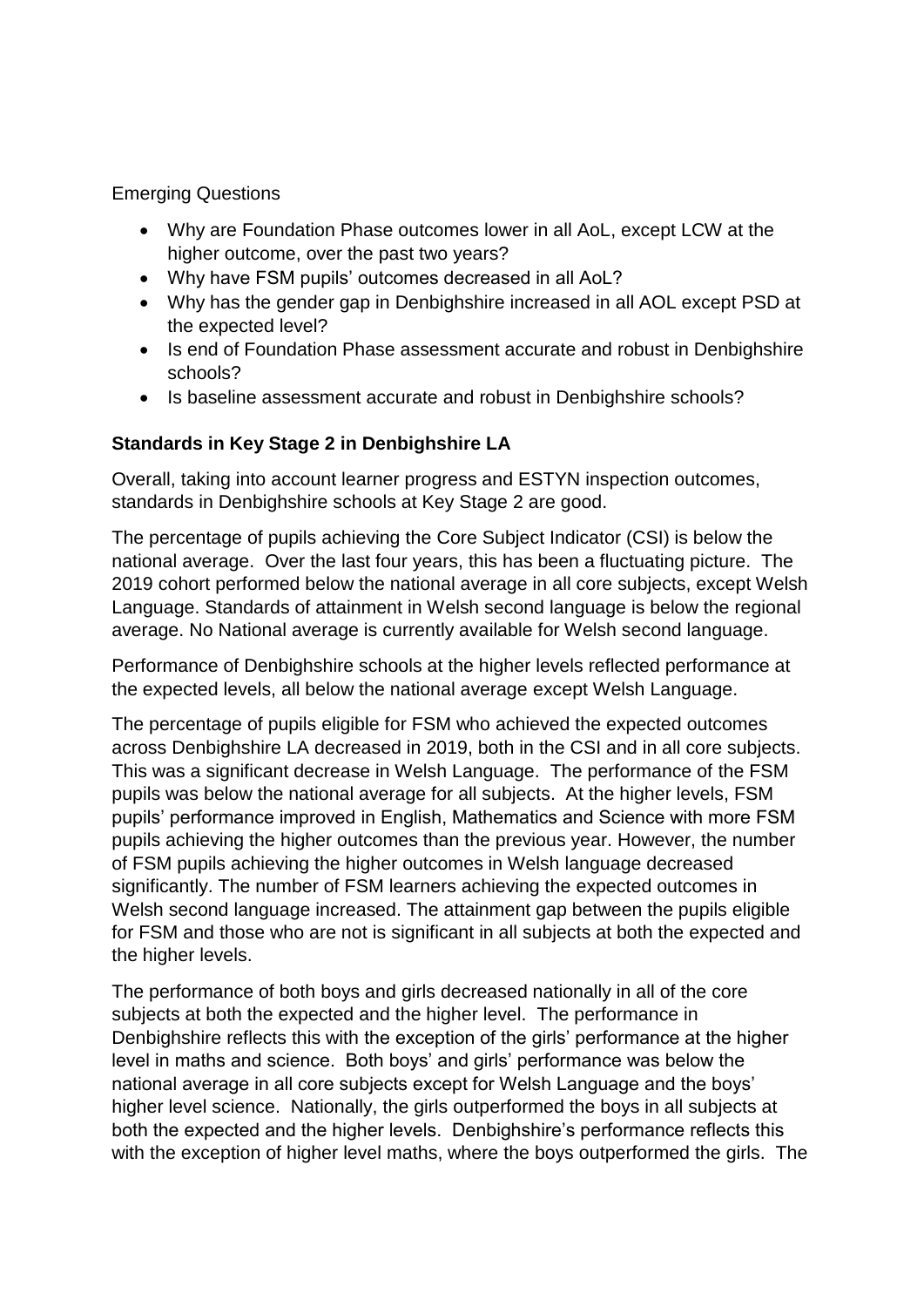difference in performance between the two genders in Denbighshire is getting wider in all subjects except for Welsh Language and science at the higher level.

As with Foundation Phase, Welsh Government have made it clear that Value Added progress between end of Foundation Phase and end of Key Stage 2 should be the focus when evaluating pupil achievement. Progress of matched pupils from Denbighshire's 2015 Foundation phase cohort to the end of key Stage 2 2019 is positive. Pupils made an average of at least 2.03 levels of progress in all Core Subjects. Pupils are expected to make 2.0 levels of progress during the Key Stage 2. This value added data confirm that the Local Authority's schools demonstrate an effective and sustained approach in supporting pupils to make progress throughout Key Stage 2.

Moderation has been verified as being accurate and robust in nearly all Denbighshire primary schools with only a very few schools having any disagreement on their levels. Individual primary schools track progress data thoroughly and hold staff to account for outcomes.

Emerging questions

- Why is performance in all subjects below the national average?
- Why has the performance of FSM pupils at the expected level decreased?
- Why has the attainment gap between FSM and non-FSM pupils increased?
- What has been identified as having an impact on the increase in attainment at the higher levels in English, maths and science?
- Why has the gap in performance between the genders increased?

## **Key Stage 3**

This year's results are beginning to reflect the national changes, whereby the prime focus of teacher assessments has started to shift back to the progress and attainment of individual learners and away from aggregated data sets used to hold schools to account.

Nationally, the percentage of pupils achieving at least the expected level was lower than in 2018 in the CSI and in all core subjects.

The Denbighshire CSI is slightly lower than the national average with a decrease of -2.3% in comparison to 2018 performance [-1.9% nationally]. The 2019 cohort performed in line with national averages at the expected level for English and Science and 0.9% below for Mathematics, and -3.2% below for Welsh. Performance in Cymraeg declined by -3.2% from 95.7% in 2018 to 92.5% in 2019 in comparison to a national drop of -2.2% to 91.6%. With the exception of Cymraeg and Mathematics, performance in the core subjects falls below the national average for 2019. At the higher levels, performance was similar to 2018 in Mathematics and Science but decreased in English, Welsh and Cymraeg.

Performance of girls dropped slightly in the CSI and across all core subjects, mostly in line with slight drops nationally. The performance of boys fell slightly in the CSI and all core subjects, apart from English, which saw a 0.3% increase against a declining percentage nationally. At the higher levels, performance of boys fell in all core subjects, apart from a slight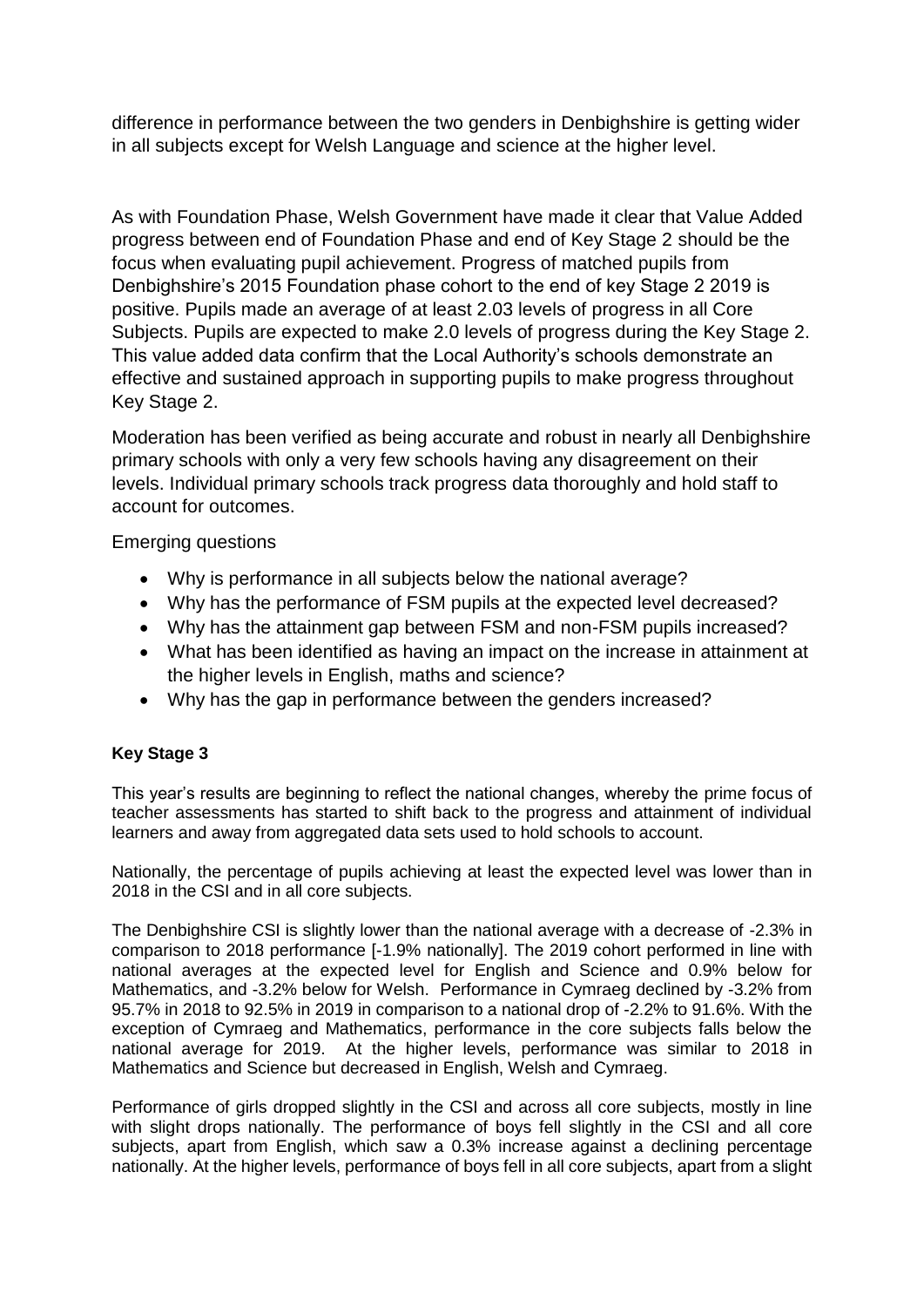increase at expected +2 in Science. At the higher levels, the performance of girls fell in all core subjects apart from an increase in Cymraeg. The gender gap increased across almost all indicators at the expected and higher levels.

The percentage of pupils eligible for FSM who achieved the expected outcomes across Denbighshire LA fell in 2019, in the CSI and core subjects, but by only 0.1% in Mathematics, in line with non-fsm pupils. Performance in English was broadly in line with 2018 performance, whilst Science dropped slightly. The most significant drop was of -12.5% in Cymraeg, compared to a drop of -2.6% for non-efsm pupils. The gap in performance between eFSM and non-FSM pupils was narrowed in the CSI, Science and Mathematics. At the higher levels, the performance of eFSM pupils fell across all indicators with slight improvements in Welsh First Language.

#### **Emerging questions:**

- Why is performance at the expected and higher levels still below the national average for almost all core subjects?
- What can be identified as best practice in improving the performance of boys and girsl at the higher levels?
- Why has the performance in languages dropped at the expected levels?
- Why has there been a dip in the performance of boys in all core subjects apart from Science at the expected and higher levels?
- What has been identified as having an impact on the improvement in eFSM pupil performance and especially at the higher levels?
- Why has the performance of eFSM learners dropped in most subjects and levels?
- What aspects of best practice in the highest performing departments/classrooms need to be cascaded and how best do we facilitate this process?

### **Key Stage 4**

#### *Context*

Year 11 school cohort for last year included:

- 83 pupils in PRU/EOTAS provision [performance of group included in all LA data???]
- 4 secondary schools have FSM % which are lower than the national average of 16.5%. 2 schools have a significantly higher percentage than the national average.
- There were 129 eFSM pupils in the Denbighshire Year 11 cohort 2019. Numbers in individual schools varied from 2 to 35. The size of the cohort should naturally be taken into consideration when analysing performance at individual school level.

#### *Capped 9*

The LA performance in the main indicator [Capped 9] is -28.5pt below the national average of 353.3pt. Performance in individual schools against the measure is generally good with 4 schools achieving a higher points score, and three below. 4 schools performed above the national average points score for the Capped 9 measure of 353 and 4 below, with School G performing significantly below and Schools F and H significantly above. The performance of both boys and girls is below the national average for 2019 by 17 points (boys) and 19 points (girls). There is a 33 point gap between boys and girls, which is slightly less than 2018. The gap in the performance of eFSM and non-FSM pupils is higher than the national average and is significant, 365.59 compared to 285.96, a gap of 79.63 points.

Of the 8 Denbighshire secondary schools, 4 have FSM % which are lower than the national average of 16.5%. 2 schools have a significantly higher percentage than the national average. Of the 4 schools whose average points score was below modelled expectations, 3 closed the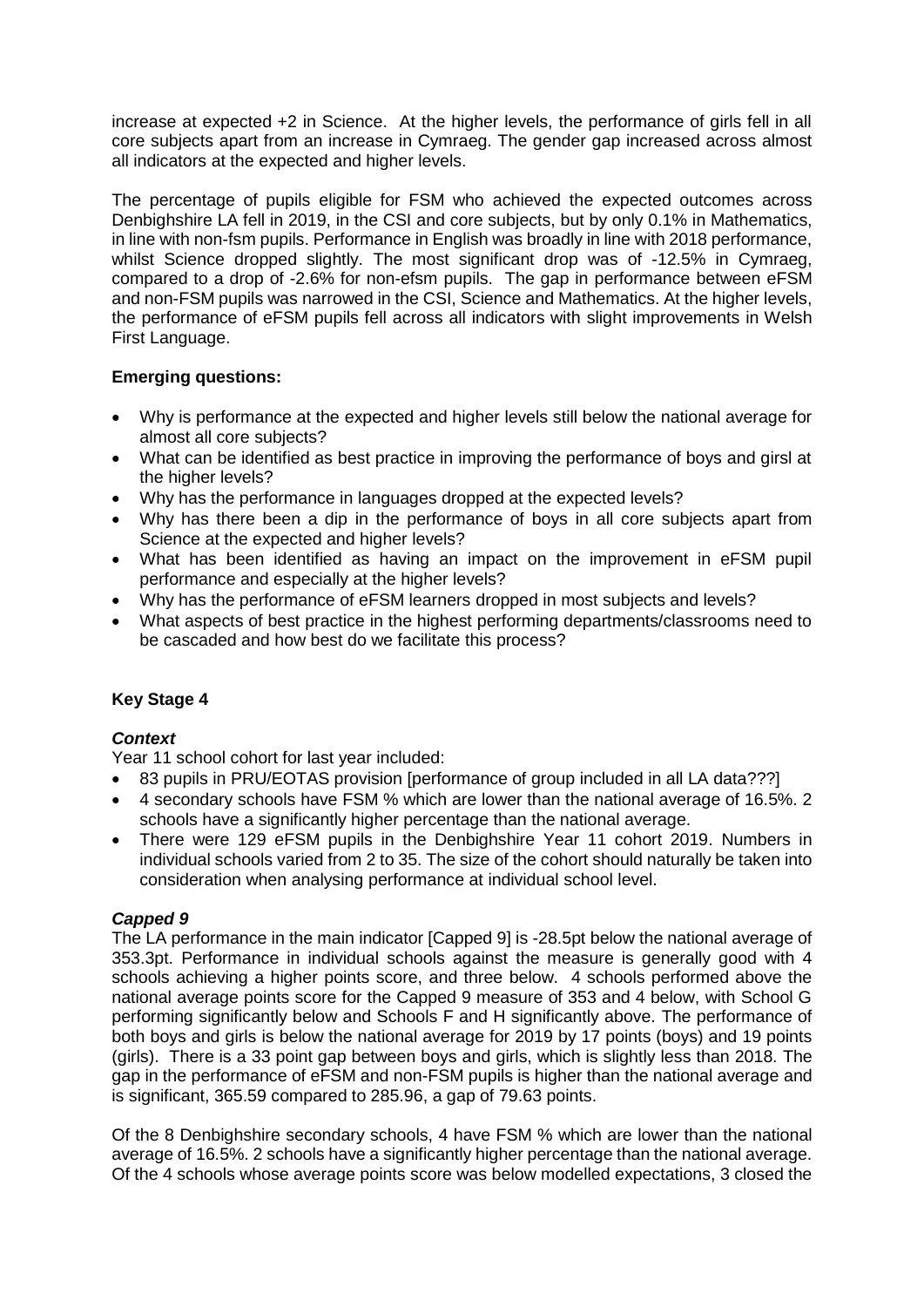gap compared to 2018. School A closed the gap by 13.12 pts, and School D by 28.9pts. In School G the gap increased to -44.58pts. The performance of boys was higher than the national average of 337.3pt in 7 schools but below in School G. Performance of girls outscored the national average of 370.4pt in 5 schools. The gender gap was reduced in 3 schools [Schools A, B and F] but significantly increased in 4 Schools- C, D, E and G- with the widest gap in School E. The gender gap in Schools D and E is wider than the national average. Boys outperformed girls in one school, School H. The performance of e-FSM pupils was higher than the national average of 298.3pt in 4 schools but below in Schools A, D, F and G. The gap in performance between eFSM and non-FSM pupils was reduced in 4 schools but remains significant in Schools A, D and F.

#### *Literacy Indicator*

The LA performance at 36.76 in the indicator is below the national average of 39.0p by -2.24 pts. The performance of both boys and girls is below the national average for 2019 [-2.4pt and -2.04pt respectively]. The gender gap is -5.58 which is slightly wider than the national gap of -5.47pts and marginally below the gap of 2018 (-5.60). The performance of eFSM and non-FSM pupils and the performance gap between them is to very similar the national average.

In Denbighshire, eFSM pupils performed slightly below their national counterparts by -1.45pt.. In Welsh First Language, performance exceeded the national average by +1.4pts and there was a gender gap of -4.8pt slightly higher in comparison to -4.0pt for Wales. eFSM pupils outperformed their national counterparts by +1.0pt. Welsh Literature average points score was slightly below the national figure by -0.2pt. eFSM pupils performed only slightly below the national average by-0.5pts.

For the Literacy measure, of the 8 secondary schools, 4 were above the national average with 2 of the 5 also above the expected performance [Schools A and C]. Only one school (School A) performed above modelled outcomes. Schools D, E and F performed very closely to the expected performance [less than -0.9pt gap] whilst School B was below by -2.6pt. Boys performed above the national average in 5 schools, and below in 3. The underperformance was significant, at 30.97pts compared to 36.3 nationally in one school, School G. Girls performed below the national average of 41.8pts in 3 schools and significantly above in 4. Performance of girls was particularly strong in schools C, F and H. The gender gap has reduced in 4 schools, most significantly School B, and increased in 4, most significantly School E. The gap is slightly wider than the national average of 5.5pt in 2 schools [D and E]. The performance of efsm pupils was slightly below the national figure, most significantly in three schools, A, F and G.

6 of the 8 schools performed above the national average in English Language and 5 in English Literature. The gender gap was higher than the national average in School D only, for Language and in Schools D and A only for Literature. The gap between the performance of FSM and e fsm pupils in Language was wider in 2 schools, D and A, and wider for Literature only in School A. For eFSM pupils, 6 schools were above the national average in Language and Literature. In School A performance of eFSM pupils was below the national average for both indicators.

#### *Numeracy Indicator*

The LA performance in the indicator is -1.49pt below the national average of 37.1pt and very slightly below the expected performance by -0.59pt. The performance of both boys and girls is slightly below the national average for 2019 [-1.48pt and -1.45pt respectively]. The gender gap has decreased slightly in 2019 to -1.48pt but is higher than the national average of -1.4pt. The performance of eFSM is higher than the national average of 29.4pt by +1.27pt and the gap in performance between eFSM and non-FSM pupils is lower than the national average [- 8.61pt in comparison to -10.3pt nationally].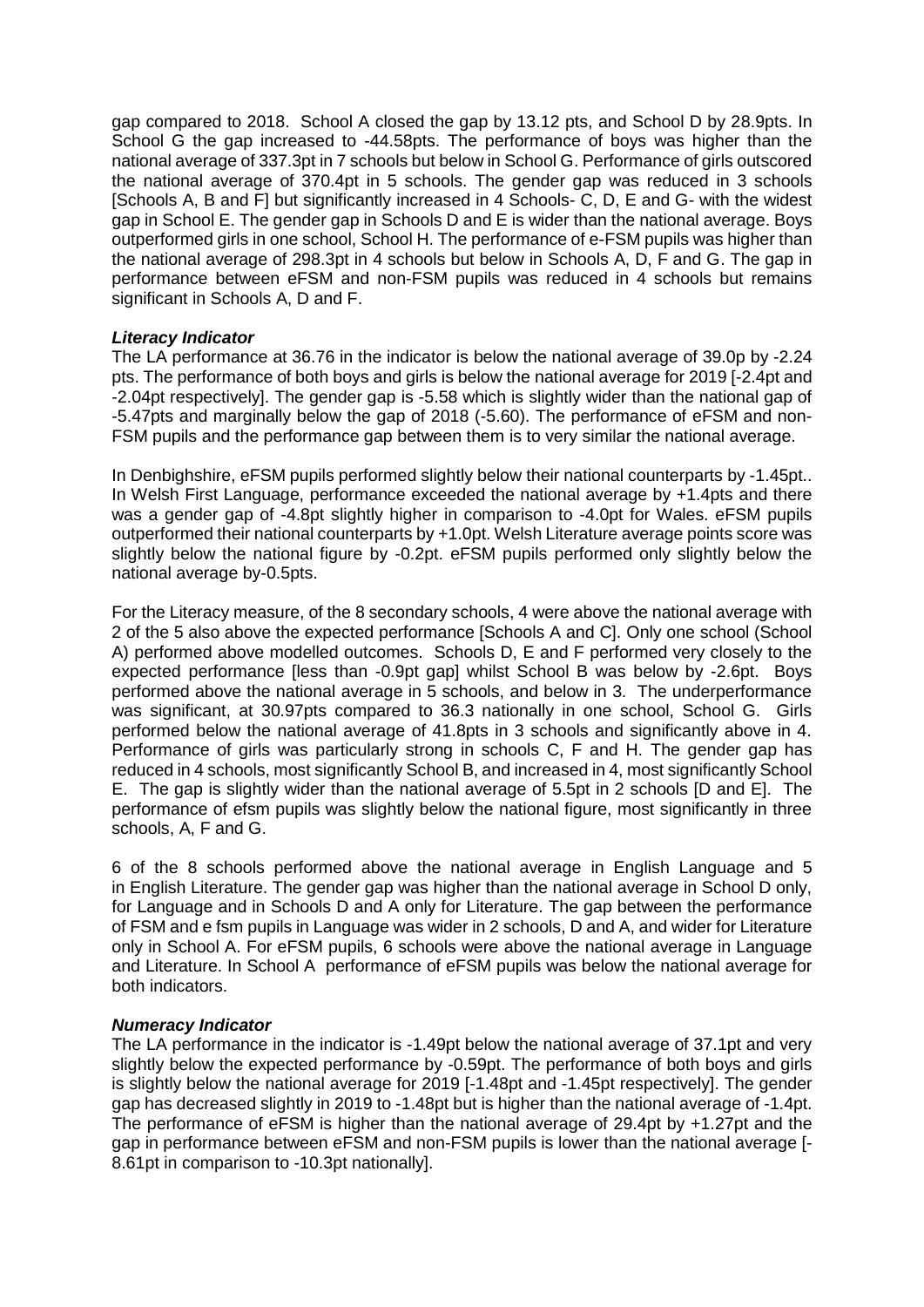In the average points score for Mathematics, performance was -1.3pt below the national average with a gender gap of -2.0pt in comparison to the national average of -2.1pt. eFSM pupils performed above the Wales average of 27.3pt at 28.0pts and the gap in performance between eFSM and non-FSM pupils was slightly narrower in Denbighshire than in Wales. In Maths-Numeracy, the authority performed slightly above the national average of 34.2pt with the performance of boys slightly higher than their national counterparts and girls very slightly lower. eFSM pupils performed +1.6pts above the national average of 26.1pt.

Of the 8 secondary schools for the Numeracy indicator, 5 were above the national average. 5 schools [A,B,F,G,H] performed above the expected performance whilst school E was within 0.3pt of the modelled outcome. Schools C and D were below by -2.5pt and -2.7pts. The performance of boys was just below the national average of 36.4pt. Boys performed less well than the national average in Schools D and G. In Schools B F and H boys performed significantly above national averages.

The performance of girls was higher than the national average of 37.8pt in 4 schools [Schools B, C, E, F, and H] but significantly below in School G. The gender gap has decreased in 7 of the 8 schools and is only 0.3pts above the national average. In Schools A, B, F, G and H boys outperform the girls.

The performance of e-FSM pupils was higher within Denbighshire than the national average of 29.4p, and was higher in 6 schools. The lowest performance was in School D where it was –2.88pt below the Welsh average. The gap in performance between eFSM and non-FSM pupils is less than the national average of -10.3pt in 7 of the 8 schools.

In the average points score for Mathematics, 5 school were above the national average of 35.4pt [Schools A, B and G below]. Performance of boys saw all schools above the Wales average with the exception of School E. Performance of eFSM pupils in Schools H, G and C was above the national average. The widest gap between FSM and eFSM pupils was in school F, with a 13pt gap. In Maths-Numeracy 6 of the 8 schools performed above the national average of 34.2pt. The gender gap was only slightly higher than the national average in 3 schools, with girls performing 4.0points ahead of boys in schools B and H. Performance of eFSM pupils was also higher than the national average in all schools except School A.

#### *Science Indicator*

The LA performance in the indicator is slightly below the national average of 36.8pt at 34.16pts, with the performance of boys falling -2.59pt short of their national counterparts and girls by -2.57pts. The gender gap however, is the same as the national average of -2.7pt. The performance of eFSM is +0.18pt higher than the national average of 28.2pt and the gap in performance between eFSM and non-FSM pupils is also better than the national average [- 9.8pt in comparison to -11.6pt nationally].

Of the 8 secondary schools, 3 were above the national average. School B was below by - 8.4pt. The performance of boys was higher than the national average of 35.5pt in 5 schools but lower in Schools A, D and G. The greatest gap with the national average is seen in School G. The performance of girls was higher than the national average of 38.2pt in 4 schools and significantly lower in School A (-4pt) and School G (-9pt). Boys outperform girls in Schools A and H, but the gender gap [girls outperforming boys] has increased in 3 schools since 2018. The performance of e-FSM pupils was higher than the national average of 28.2pt in 5 of the 8 schools [School F being lower by -18.92pt]. The gap in performance between eFSM and non-FSM pupils is also lower than the national average in all schools with the exception of School A and F.

#### **Welsh Bacc SCC Indicator**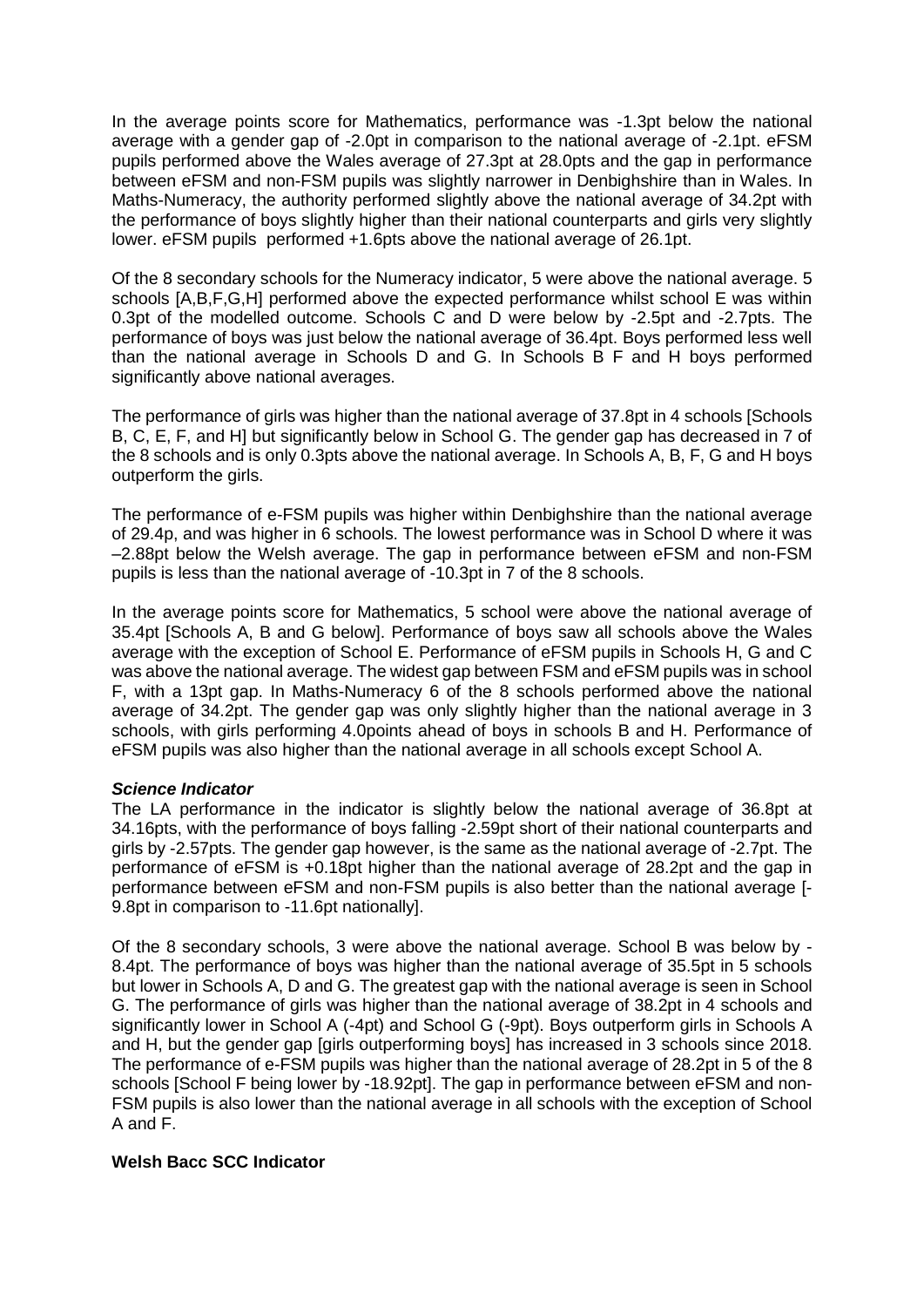The LA performance in the indicator is -2.59pt below the national average of 36.4pt and very slightly below the expected performance by -0.2pt. The performance of boys and girls are slightly below the national averages of 33.46 pts boys (-2.64pts) and 39.5pt girls (-2.28pts). The gender gap has slightly increased in 2019 by 0.31pt and is only very slightly higher than the national average of -5.6pt. The performance of eFSM is lower than the national average of 29.5pt by -3.06pt and the gap in performance between eFSM and non-FSM pupils is higher than the national average [-11.59pt in comparison to -9.6pt nationally].

Of the 8 secondary schools, 5 were above the national average -Schools A, B, C, F and H. The performance of boys was higher than the national average of 33.5pt in 5 schools with the lowest performance in School G. The performance of girls was higher than the national average of 39.5pt in 4 schools, with performance of girls in School G being the lowest. The gender gap is greater than the national average in 2 school and greatest in Schools E and G [-9.41pt and -7.51pts respectively]. The gender gap decreased in 4 schools [B,C,D and F]. The performance of e-FSM pupils was lower than the national average of 29.5pt in 5 schools [School F being lower by-19.00 pt] and the gap in performance with non-FSM pupils was also better than the national average in 5 schools.

### **Emerging Questions:**

#### **Whole schools:**

- Why are there such great variances in performance between individual schools in Denbighshire?
- How confident are we that all Denbighshire schools effectively evaluate the impact and contribution of individual non-core subjects into the revised C9 measure and to what extent do their accountability processes robustly challenge *In School Variance?*
- What are the effective actions currently being taken by leaders with departments that are outperforming the school average and with those that are underperforming and how can we best ensure that schools learn from each other?
- To what extent do individual departments within schools forensically analyse the data shared by WJEC on subject performance and to what extent do all departmental staff, across the range of subjects, understand the assessment weighting for each specification? How does this effectively impact on their planning and delivery and, where relevant, the understanding of grading, awarding and reporting?
- How appropriate is the provision across schools for boys and particularly those in danger of becoming disengaged?
- How well do current 14-19 local strategies ensure that funding is effectively used to deliver appropriate experiences and qualifications for targeted groups of pupils and to what extent do they contribute to the revised interim measures in each local authority?
- Within Denbighshire, the PRU/EOTAS Y11 cohort is significant. How can we effectively ensure that leaders and staff within PRUs supported and skilled to clearly identify how best to maximise the performance of individual pupils across the revised performance measures?

#### **Literacy:**

- How effectively do all schools develop 'higher-order writing skills' to improve performance?
- How can we best support classroom teachers and departments in improving the teaching of identified examination skills?
- What are the most effective strategies to further reduce the gender gap?
- Do all departments have a common and effective approach to the teaching of writing?
- How can we further empower Heads of Departments to lead teaching and learning?
- How can we improve the quality of Literacy Intervention at KS3 , particularly that aimed at FSM learners?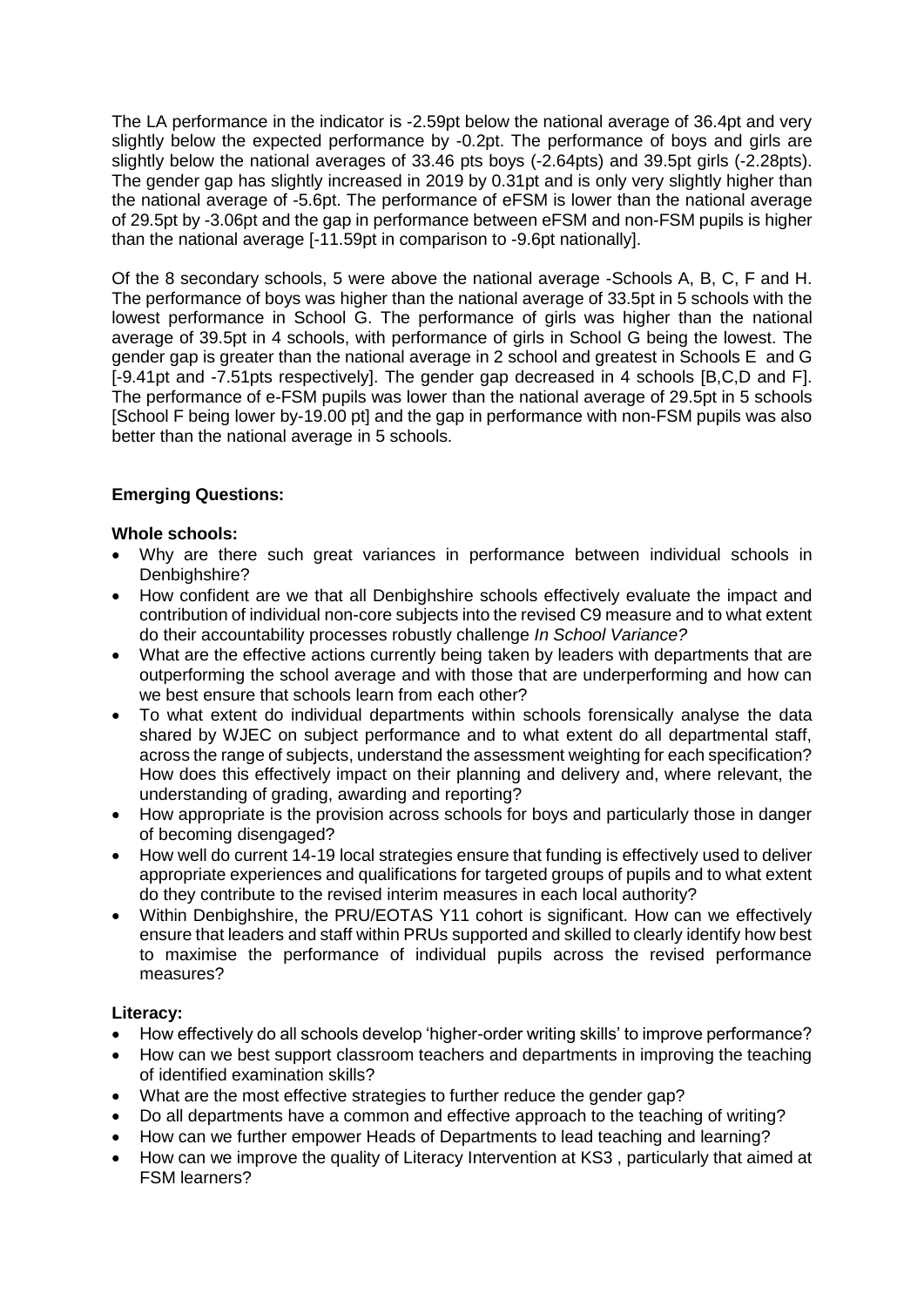• How can we support departments in increasing the level of challenge at KS3?

#### **Numeracy:**

- How can we best support classroom teachers and departments in improving the teaching of identified examination skills?
- What are the most effective strategies to further reduce the gender gap?
- How can we support departments in increasing the level of challenge at KS3?
- How can we further improve the teaching of numeracy and mathematics at KS3?
- How can we best support collaborative working at KS4?
- Schools have effectively engaged with the MEI TGM programme over the past few years. How can we further support teachers within the county?

#### **Science:**

- How can we more effectively support the development of numeracy skills (30% assessment of mathematical skills in Science across the GCSEs)?
- How can we more effectively develop literacy skills in Science to support lowest ability learners to deal with the high volume of text across the examinations papers?
- What are the most effective strategies to further reduce the gender gap?
- How can we implement more effective action research within classrooms to improve teaching and learning?
- What are the best strategies for engaging boys in Science?
- What are the best strategies for engaging girls in Science?
- What is this most effective way to start a Science lesson? (linked to EEF research project)
- How can we use modelling to raise attainment in Science?

### **Key Stage 5**

The total number of entries at A-level in Denbighshire in 2019 was 814, a number slightly lower than 832 in 2018. Outcomes increased at both A\*-C and A\*-E. At A\*-C outcomes rose to 62.7% compared to 57.6% nationally, and at A\*-E fell from 97.9% to 97.6%, which compares to 97.8% nationally. The percentage of students achieving 3 A\*/A grades at A Level for Denbighshire has increased, at 12.9% compared to 13.1% nationally. At A\*, A\*-A grade and at A\*-B grades there was a slight increase in performance against that in 2018. The % of A\* grades was 3.4% improved on 2018; A\*-A grades was improved on 2018 by 6.3% and at A\*- B by 9.7%.

ALPS data suggests that on the 'T' score, in the three year ALPS trend for value added , Denbighshire schools performed in the top 50% of schools within the data base of schools across both England and Wales. None of the six schools similarly were classified in the top 25% of performers. Based on AS entries, the 'T' score is a 5, suggesting progress made by students is in line with expectations. ALPS similarly indicates that progress made by the fewer vocational students on Applied/BTEC courses within 3 schools is in line with expectations.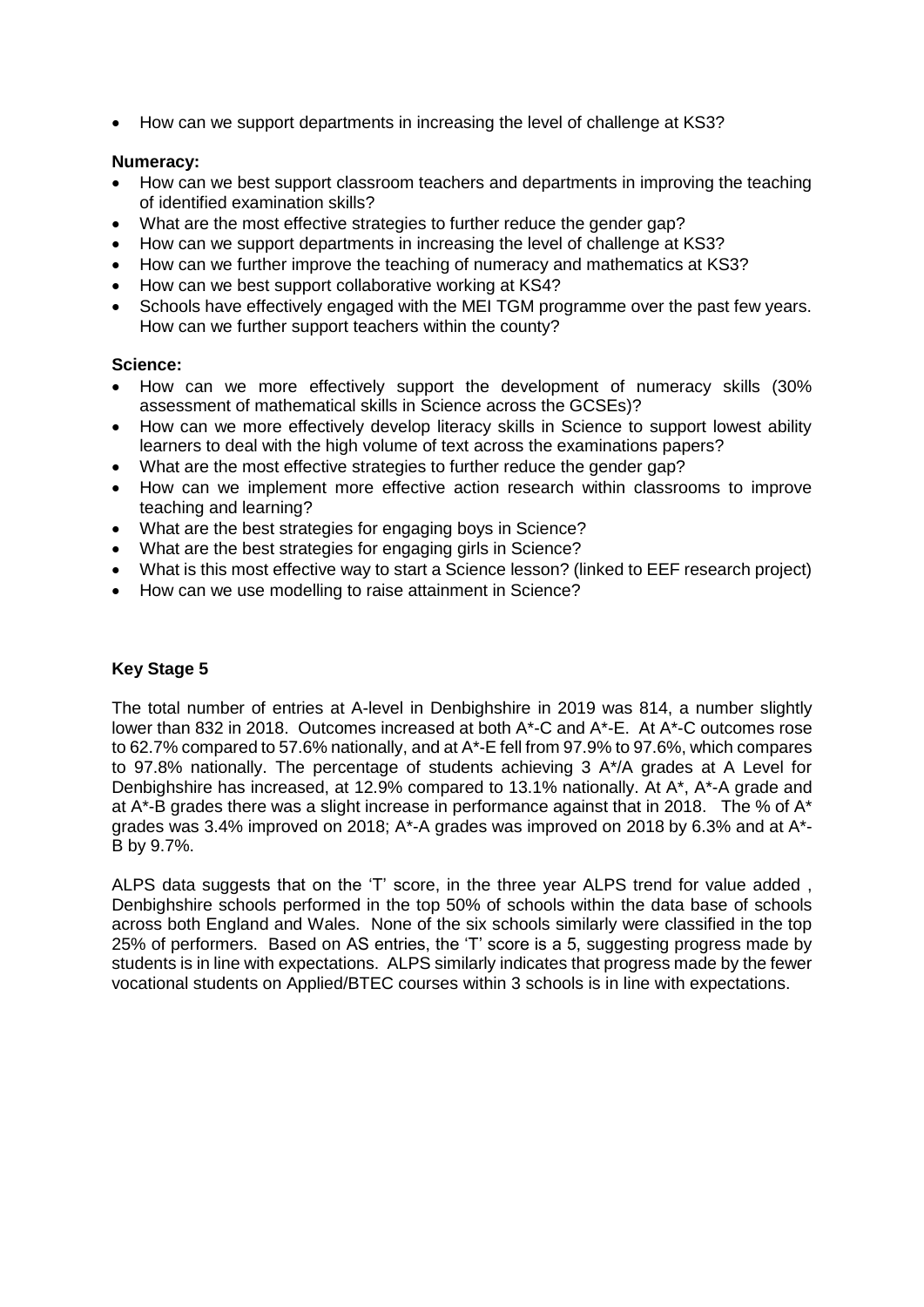| Year      | <b>LA/Wales</b> | <b>No</b><br>Inspected | Not in follow-up |     | <b>Estyn Review</b> |    | Significant<br>Improvement |          | <b>Special Measures</b> |   |
|-----------|-----------------|------------------------|------------------|-----|---------------------|----|----------------------------|----------|-------------------------|---|
|           |                 |                        | %                | #   | %                   | #  | %                          | #        | %                       | # |
| 2017-2018 | Denbighshire    | 9                      | 88.9             | 8   | 11.1                | 1  | 0.0                        | 0        | 0.0                     | 0 |
| 2017-2018 | Wales           | 237                    | 75.1             | 178 | 17.3                | 41 | 4.6                        | 11       | 3.0                     | 7 |
| 2018-2019 | Denbighshire    | 10                     | 80.0             | 8   | 20.0                | 2  | 0.0                        | $\Omega$ | 0.0                     | 0 |
| 2018-2019 | Wales           | 227                    | 75.8             | 172 | 19.8                | 45 | 1.8                        | 4        | 2.6                     | 6 |

|                | <b>Standards</b> |       | Wellbeing    |       | Teaching     |       | Support      |       | Leadership   |       |
|----------------|------------------|-------|--------------|-------|--------------|-------|--------------|-------|--------------|-------|
|                | Denbighshire     | Wales | Denbighshire | Wales | Denbighshire | Wales | Denbighshire | Wales | Denbighshire | Wales |
| Excellent      | 40.00            | 11.45 | 50.00        | 19.82 | 30.00        | 11.89 | 50.00        | 18.94 | 60.00        | 17.18 |
| Good           | 50.00            | 65.20 | 50.00        | 67.40 | 50.00        | 62.11 | 50.00        | 70.93 | 20.00        | 58.59 |
| Adequate       | 10.00            | 21.15 | 0.00         | 12.33 | 20.00        | 24.23 | 0.00         | 8.37  | 20.00        | 20.70 |
| Unsatisfactory | 0.00             | 2.20  | 0.00         | 0.44  | 0.00         | 1.76  | 0.00         | 1.76  | 0.00         | 3.52  |

| Secondary / All-age school |  |  |
|----------------------------|--|--|
|----------------------------|--|--|

| Year      | Region       | <b>No</b><br>Inspected | Not in follow-up |          | <b>Estyn Review</b> |          | Significant<br>Improvement |   | <b>Special Measures</b> |             |
|-----------|--------------|------------------------|------------------|----------|---------------------|----------|----------------------------|---|-------------------------|-------------|
|           |              |                        | $\frac{9}{6}$    | #        | %                   | #        | $\frac{9}{6}$              | # | $\frac{9}{6}$           | #           |
| 2017-2018 | Denbighshire | $\mathbf 0$            | #DIV/0!          | $\Omega$ | #DIV/0!             | $\Omega$ | #DIV/0!                    | 0 | #DIV/0!                 | 0           |
| 2017-2018 | Wales        | 30                     | 50.0             | 15       | 33.3                | 10       | 10.0                       | 3 | 6.7                     | 2           |
| 2018-2019 | Denbighshire |                        | 0.0              | 0        | 100.0               |          | 0.0                        | 0 | 0.0                     | $\mathbf 0$ |
| 2018-2019 | Wales        | 32                     | 43.8             | 14       | 40.6                | 13       | 9.4                        | 3 | 6.3                     | 2           |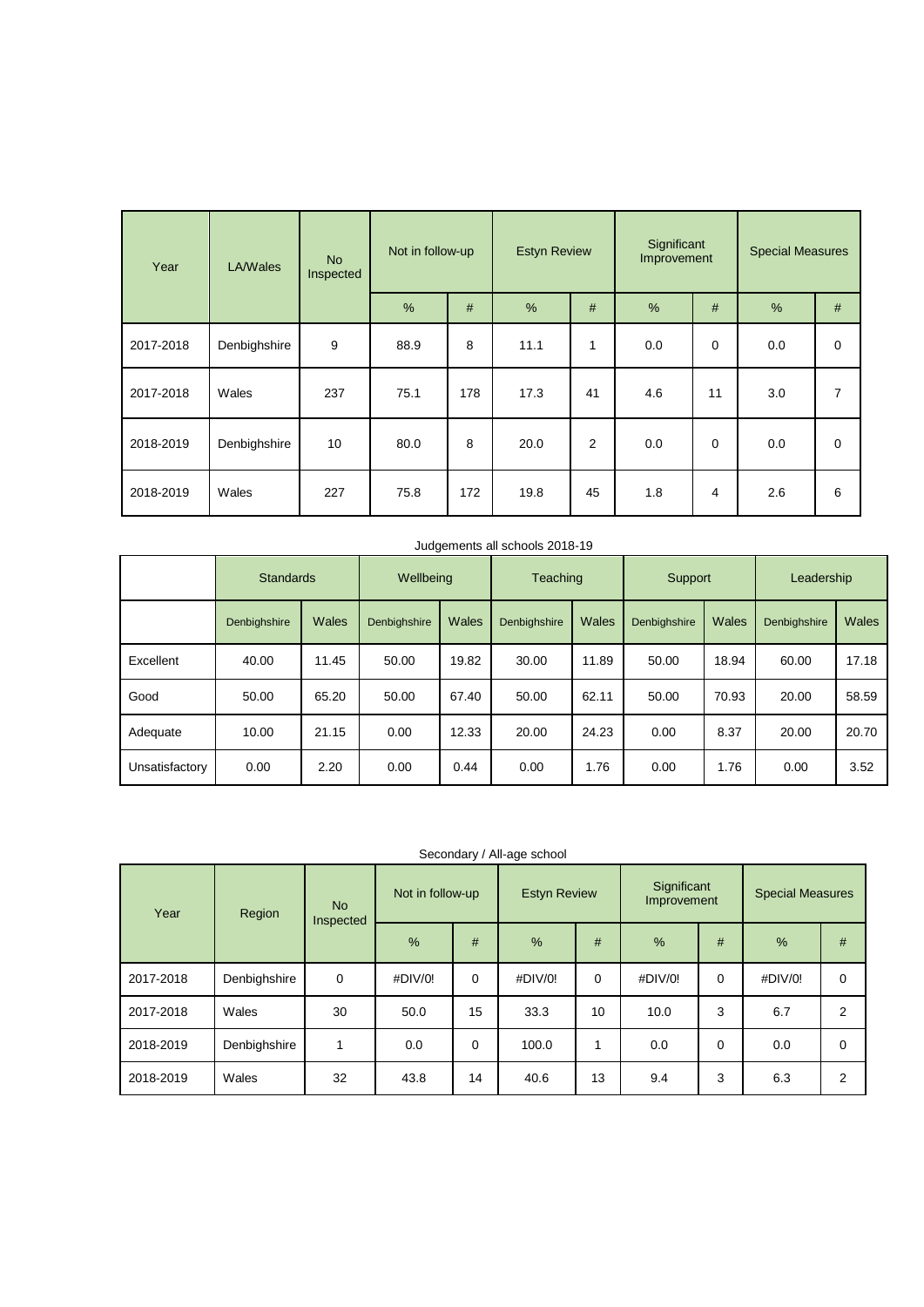|                | <b>Standards</b> |       | Wellbeing    |       | <b>Teaching</b> |       | Support      |       | Leadership   |       |
|----------------|------------------|-------|--------------|-------|-----------------|-------|--------------|-------|--------------|-------|
|                | Denbighshire     | Wales | Denbighshire | Wales | Denbighshire    | Wales | Denbighshire | Wales | Denbighshire | Wales |
| Excellent      | 0.00             | 12.50 | 0.00         | 18.75 | 0.00            | 9.38  | 0.00         | 21.88 | 0.00         | 9.38  |
| Good           | 0.00             | 34.38 | 100.00       | 40.63 | 0.00            | 40.63 | 100.00       | 43.75 | 0.00         | 34.38 |
| Adequate       | 100.00           | 40.63 | 0.00         | 37.50 | 100.00          | 43.75 | 0.00         | 31.25 | 100.00       | 46.88 |
| Unsatisfactory | 0.00             | 12.50 | 0.00         | 3.13  | 0.00            | 6.25  | 0.00         | 3.13  | 0.00         | 9.38  |

Secondary / All-age school

## **Denbighshire - All schools**

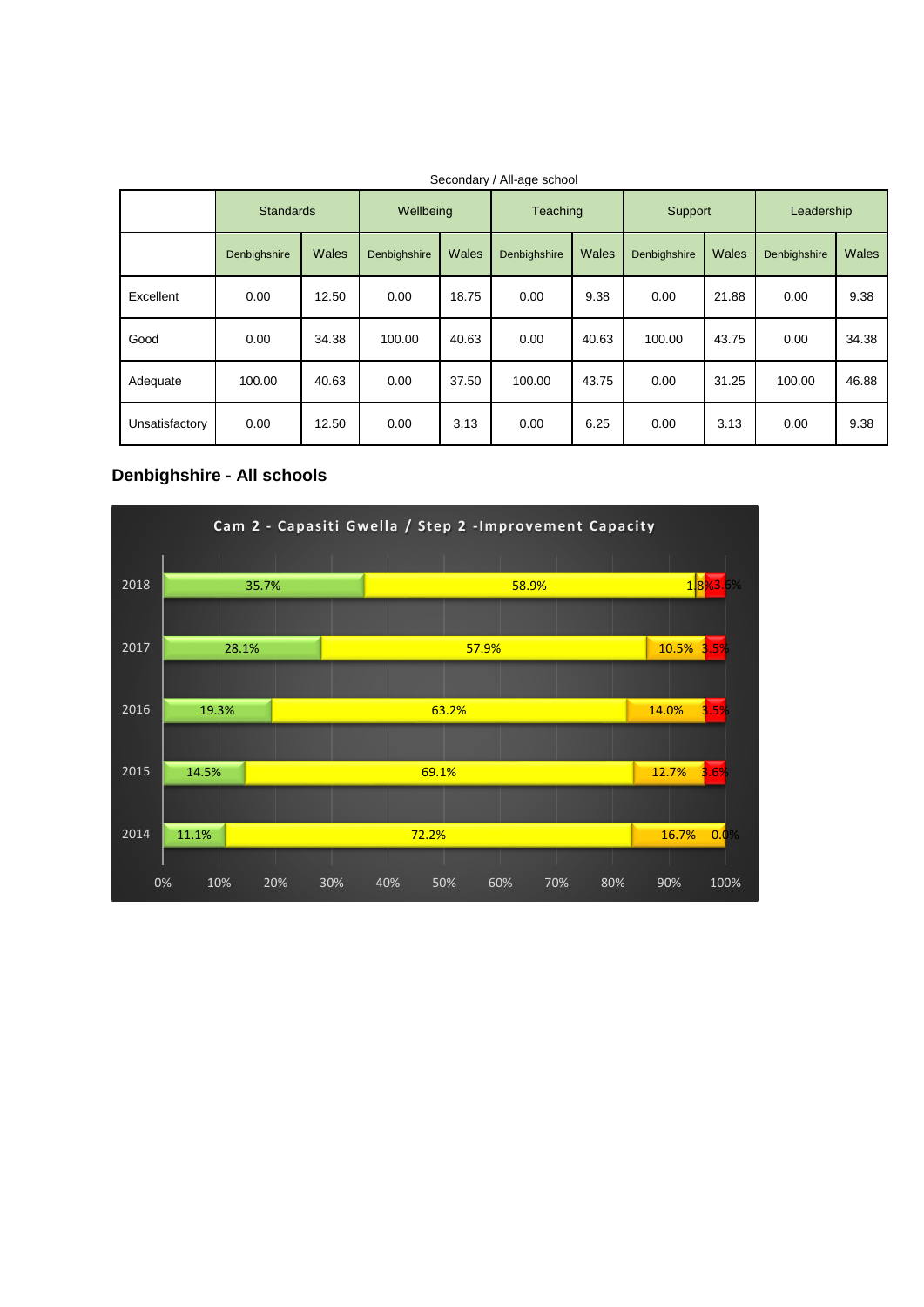

Secondary